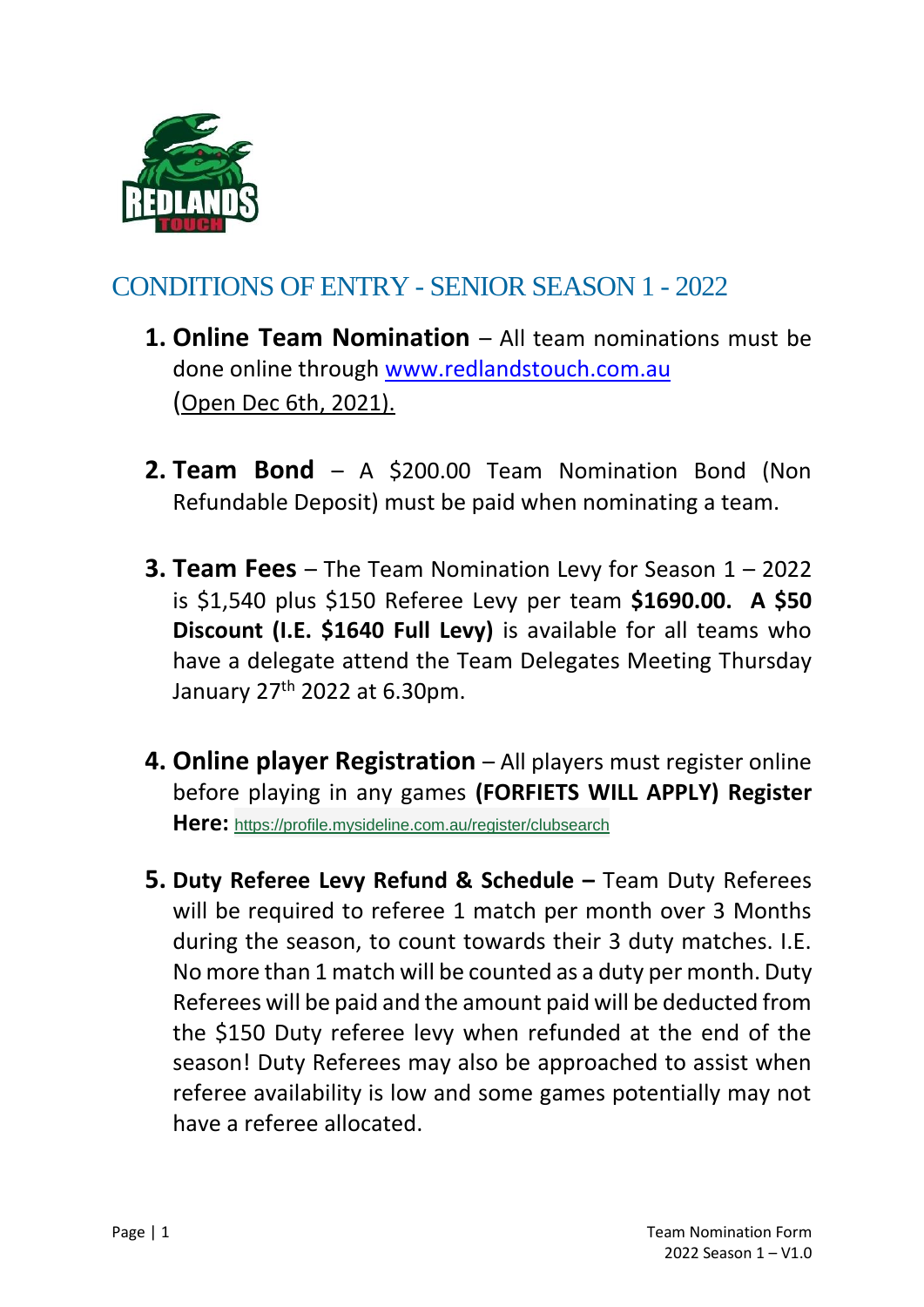## Redlands Touch Association Seniors | Letter of Invitation Season 1– 2022

Phone 3286 5841 | Mobile 0413 003 350 Email [admin@redlandstouch.com.au](mailto:admin@redlandstouch.com.au) | Websit[e www.redlandstouch.c](http://www.redlandstouch./)om.au Postal Address: PO BOX 1165, Cleveland QLD 4163

## Invitation

The Board of Management would like to invite teams to nominate for the upcoming season of touch football at Redlands Touch Association**. Please carefully read through the following Conditions of Entry (COE), Code of Conduct & Competition Rules for the upcoming season**. It is the responsibility of the team delegate to relay all information within the COE to the members of the team. Ignorance of the Conditions of Entry, Code of Conduct and Competition Rules is not considered an excuse for non-compliance.

## Competition Information

The Team Nomination Levy for Season 1 – 2022 is \$1,690 per team. **A \$50 Discount (I.E. \$1640 Full Levy)** is available for all teams who have a delegate attend the Team Delegates Meeting Thursday January 27<sup>th</sup> at 6.30pm. The full levy amount includes \$150 Duty Referee Levy that will be refunded (less the amount paid to the duty referee) to the team delegate upon completion of the round games, if the Duty Referee nominated for your team has completed 3 duty referee matches. *Information regarding Duty Refereeing is found under Section 3 of the COE*

Teams can only be nominated via the ONLINE tab on the website [www.redlandstouch.c](http://www.redlandstouch./)om.au where the \$200 non-refundable deposit must be also paid online when nominating the team. I.E. no cash, Eftpos, cheques, direct debit or phone payments will be accepted for the \$200 nomination! Nominations will not be accepted via phone or email!!

Due to a maximum limit of teams to be accepted, competitions are filled on a first-come, first-serve basis. Once a competition is full, teams will be added to a stand-by list and will be included into a competition if a team withdraws its nomination. Regular teams should note that there is no automatic re-entry status.

| <b>Monday Night</b> | <b>Tuesday Night</b> | <b>Wednesday Night</b> |
|---------------------|----------------------|------------------------|
| Mixed               | Mixed                | Men's                  |
| Over 35's           | Women's              |                        |

Season 1 – 2022 will have the following competitions:

Fixtures are played on these nights, with games rotating weekly between a 6:15pm, 7:05pm & 7:55pm timeslots where practical. Games are 2 x 20 minute halves with a 2-minute half time break between.

If you would like to Nominate a team for season 1 2022, please complete the ONLINE nomination on this link:

[https://profile.mysideline.com.au/register/compsearch/?criteria=Redlands%20&type=&activity=&ge](https://na01.safelinks.protection.outlook.com/?url=https%3A%2F%2Fprofile.mysideline.com.au%2Fregister%2Fcompsearch%2F%3Fcriteria%3DRedlands%2520%26type%3D%26activity%3D%26gender%3D%26agemin%3D%26agemax%3D%26comptype%3D%26source%3Dtouch-football&data=04%7C01%7C%7C902396c510be4ee3610a08d9b628b74d%7C84df9e7fe9f640afb435aaaaaaaaaaaa%7C1%7C0%7C637741108256468945%7CUnknown%7CTWFpbGZsb3d8eyJWIjoiMC4wLjAwMDAiLCJQIjoiV2luMzIiLCJBTiI6Ik1haWwiLCJXVCI6Mn0%3D%7C3000&sdata=xVG6pPI6DF%2BNjC3LSH6YBC%2BODIod2XQqw6tC8GbEy6w%3D&reserved=0) [nder=&agemin=&agemax=&comptype=&source=touch-football](https://na01.safelinks.protection.outlook.com/?url=https%3A%2F%2Fprofile.mysideline.com.au%2Fregister%2Fcompsearch%2F%3Fcriteria%3DRedlands%2520%26type%3D%26activity%3D%26gender%3D%26agemin%3D%26agemax%3D%26comptype%3D%26source%3Dtouch-football&data=04%7C01%7C%7C902396c510be4ee3610a08d9b628b74d%7C84df9e7fe9f640afb435aaaaaaaaaaaa%7C1%7C0%7C637741108256468945%7CUnknown%7CTWFpbGZsb3d8eyJWIjoiMC4wLjAwMDAiLCJQIjoiV2luMzIiLCJBTiI6Ik1haWwiLCJXVCI6Mn0%3D%7C3000&sdata=xVG6pPI6DF%2BNjC3LSH6YBC%2BODIod2XQqw6tC8GbEy6w%3D&reserved=0)

Please also read the Conditions of Entry, Code of Conduct & Competition Rules.

We look forward to joining you on the field!

#### **On behalf of the Board of Management for Redlands Touch Association.**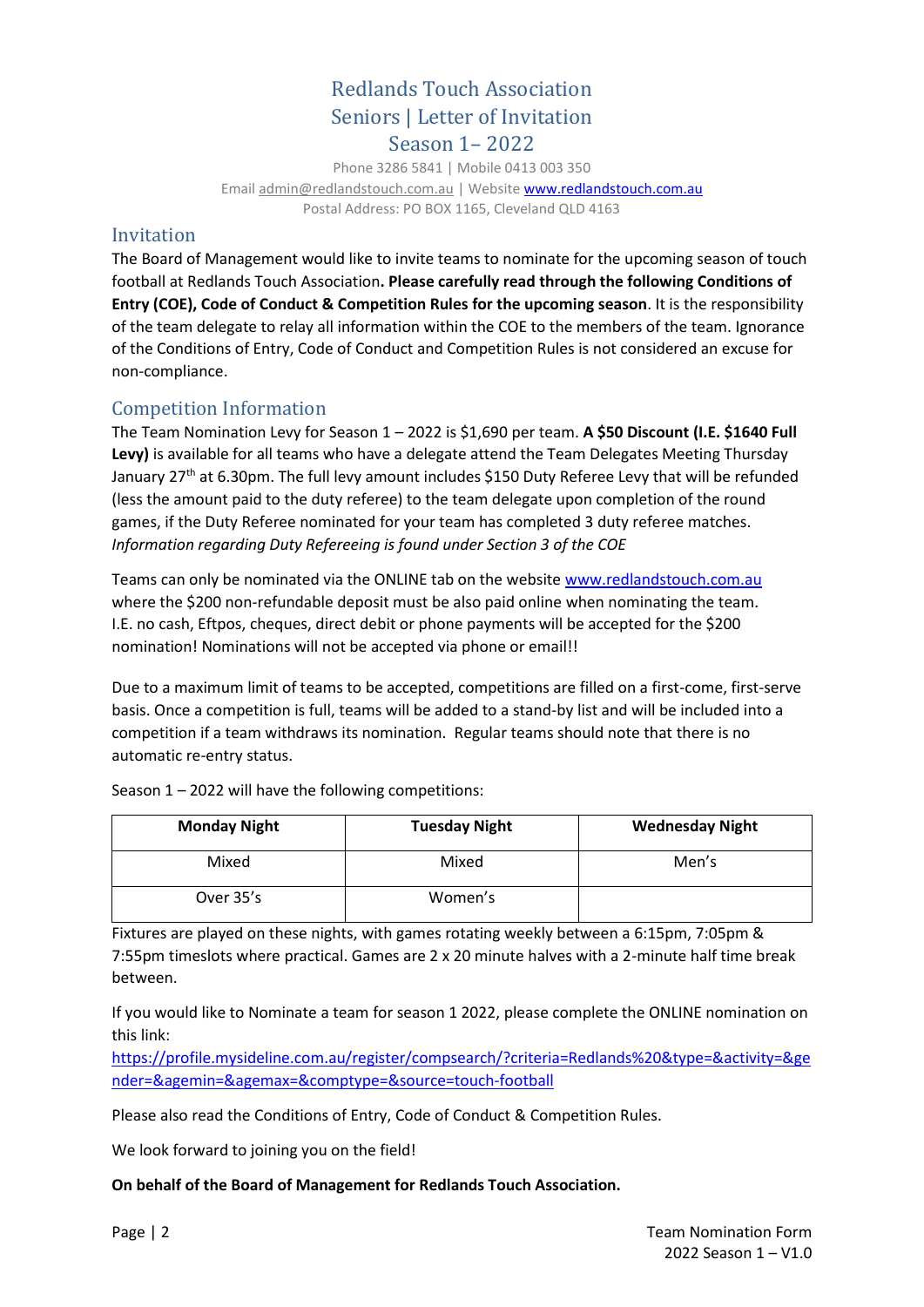## Redlands Touch Association Team Delegate Declaration Season 1 – 2022

Phone 328 65841 | Mobile 0413 003 350 Email [admin@redlandstouch.com.au](mailto:admin@redlandstouch.com.au) | Websit[e www.redlandstouch.c](http://www.redlandstouch./)om.au Postal Address: PO BOX 1165, Cleveland QLD 4163

The Team Delegate agrees to be solely responsible for all nomination and fees payable for the season by the Club/Team he/she represents and agrees to pay the fees through the payment method outlined by Redlands Touch Association. Teams who fail to pay fees by the prescribed date will be removed from the competition, and all previous funds paid by said team will be forfeited. Teams refusing to pay due fees may be referred to a Debt Collection Agency.

As Team Delegate, I hereby nominate the aforesaid team into the Season 1 - 2022 competition. I acknowledge that I have read the Conditions of Entry, Code of Conduct & Competition Rules and agree to accept those conditions on behalf of the team I represent.

I understand that by nominating my team both myself and the players registered to the team will become members of Redlands Touch Association and will be bound by the Constitution, By-Laws and all other policies approved by the Board of Management.

I declare that my team agrees to, at all times abide by the Conditions of Entry, Code of Conduct & Competition Rules of the Association, and will accept all decisions made by the Association Board of Management as final. I also understand that I am fully responsible for ensuring that all players in my team are correctly registered as Members of Redlands Touch Association for Season 1 - 2022.

I am fully aware and accept that I may be held legally liable for any incidents which may occur, involving people playing for or supporting my team, including any who are not registered as current financial members of Redlands Touch Association Inc.

| NAME: |  |  |
|-------|--|--|
| DATE: |  |  |
| TEAM: |  |  |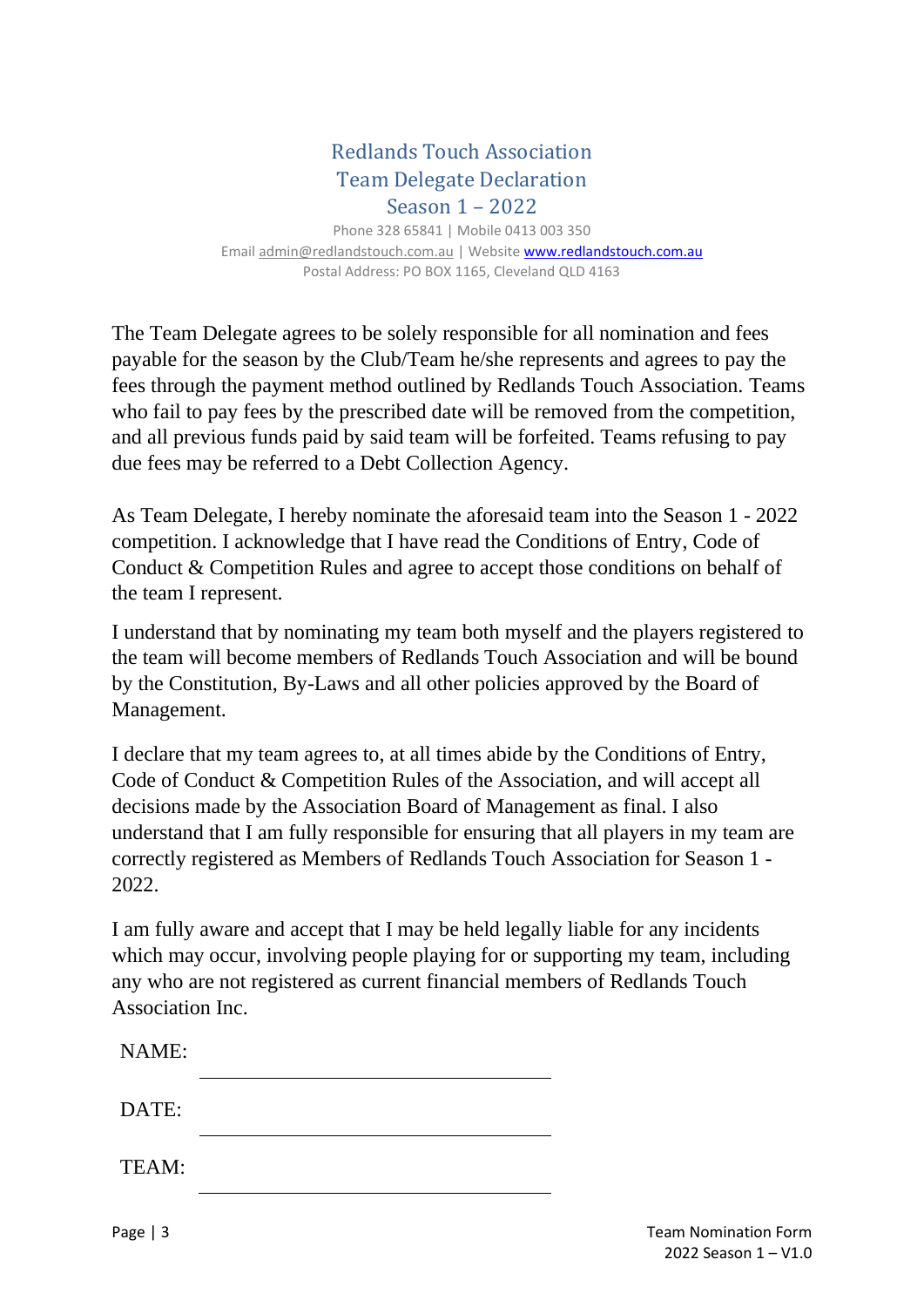## Redlands Touch Association CONDITIONS OF ENTRY Seniors | Season 1 – 2022

Phone 3286 5841 | Mobile 0413 003 350

Email [admin@redlandstouch.com.au](mailto:admin@redlandstouch.com.au) | Websit[e www.redlandstouch.c](http://www.redlandstouch./)om.au

Postal Address: PO BOX 1165, Cleveland QLD 4163

The following Conditions of Entry apply to Season 1 – 2022 for all senior's competitions. They have been reviewed and approved by the Board of Management. Please read through these before completing the ONLINE Nomination Form and Declaration.

## 1.0 Nominations

THE BOARD OF MANAGEMENT HAS THE RIGHT TO REFUSE ANY NOMINATION RECEIVED. ANY SUCH ACTION WILL BE CONSIDERED IN THE BEST INTEREST OF REDLANDS TOUCH ASSOCIATION

## 1.1 Nomination Deadlines

All nominations to participate in Season 1 – 2022 close at 5:00pm on Monday January 24th, or when the competition has reached its maximum number of teams; whichever occurs first. We strongly suggest that your team nomination be submitted as soon as possible to minimise the risk of your team missing out.

## 1.2 Payment Deadlines

It is a strict requirement of our Affiliation & Public Liability Insurance agreement that premiums be paid BEFORE the third week of the season. Thus, the entire Team Nomination Levy outlined in the Letter of Invitation is to be paid in full before the third week of the season. No team will be allowed to take the field if payment in full has not been received. The following payment deadlines are therefore applicable for Season 1-2022

| Date                                  | <b>Payment Deadline</b>         | <b>Amount Due</b>          |
|---------------------------------------|---------------------------------|----------------------------|
| $6th$ Dec 2021                        | <b>Team Nominations Open</b>    | \$200 Deposit              |
| 24th January 2022                     | <b>Team Nominations Close</b>   | \$200 Deposit              |
| 27th January 2022 6.30pm              | <b>Team Delegates Meeting</b>   | \$50 Fee Discount (\$1640) |
| R3 14th, 15th or 16 <sup>th</sup> Feb | <b>Team Nomination Levy Due</b> | \$1490 Balance of Fees Due |

Any payments made by BPAY or Direct Deposits can take up to a working week to clear into Redlands Touch bank account. As such, please inform all players who are making individual payments to provide a copy of the receipt of payment. This can be done in person or to [finance@redlandstouch.com.au.](mailto:finance@redlandstouch.com.au)

Account Name: Redlands Touch Association **(NOTE: NEW ACCOUNT DETAILS)** BSB: 633 000 Account Number: 167 360 221 Reference: *Please use Initial, Surname and team name as per registration.*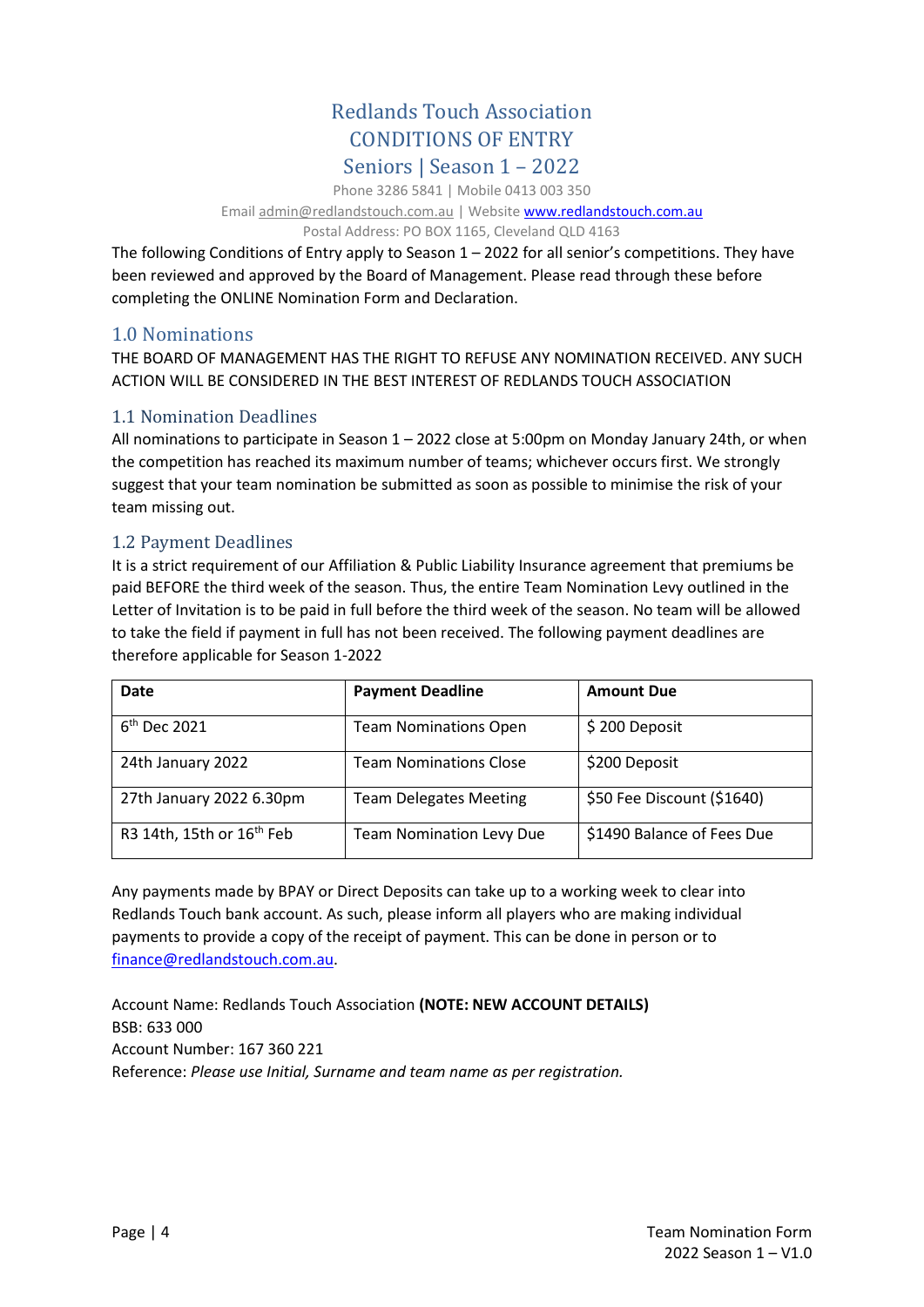## 1.3 Important Competition Dates

The following dates are related to Season 1-2022 and therefore must be noted by Team Delegates and Players: (These dates are subject to change due to COVID and other factors) All teams will be notified as soon as any changes are made!

| Date                                    | <b>Competition Event</b>                                                              |
|-----------------------------------------|---------------------------------------------------------------------------------------|
| Mon Jan 31, Tue $1^{st}$ & Wed $2^{nd}$ | Round 1 games of competition commence                                                 |
| Feb                                     |                                                                                       |
| Before 1 <sup>st</sup> game played      | All Players to be Registered (online using team name & Division)                      |
| R3 Feb 14th, 15th & 16th                | <b>Balance of Team Nomination Levy Due</b>                                            |
| R4 Feb 21st, 22 <sup>nd</sup> & 23rd    | Uniform Policy Enforced                                                               |
| <b>MONDAY Double headers</b>            | R10/11 April 4 <sup>th</sup> & R12/13 April 11 <sup>th</sup> .                        |
| NO GAMES                                | Easter Mon Apr 18 <sup>th</sup> , Anzac Day Apr 25 <sup>th</sup> & Labour Day May 2nd |
| Round 15 games                          | Tue May $10^{th}$ , Wed May $11^{th}$ & Mon May $16^{th}$                             |
| Semi-Finals                             | Tue May 17 <sup>th</sup> Wed May 18 <sup>th</sup> & Mon May 23 <sup>rd</sup>          |
| <b>Preliminary Finals</b>               | Tue May 24 <sup>th</sup> , Wed May 25th & Mon May 30 <sup>th</sup>                    |
| <b>Grand Finals</b>                     | Tue May $31^{st}$ , Wed June $1^{st}$ & Mon June $6^{th}$                             |

## 1.4 Right to Appeal

All teams reserve the right to appeal to the Board of Management in regard to any matter concerning their team. Likewise, the Board of Management reserves the right to make any decision regarding the competition, or its participants, which they believe to be in the best interest of the Association.

## 2.0 Player Registrations

All players must be registered **BEFORE** they play in any games for the team. Registration can be performed online, or in person at the office during office hours or competition hours. Any team found playing an unregistered player will lose all points for the match. Repeated infringements will incur more severe penalties and possible removal from the competition. The unregistered player may also be subject to suspension.

Each team may have no more than eighteen (18) registered members, with a minimum of four (4) players to begin a match and a maximum of fourteen (14) players during a match.

## 2.1 Final Eligibility

Additional to being ineligible for insurances, any player who isn't registered to the team will not be eligible to participate in any matches or finals for the team. Player eligibility begins AFTER the player has been registered with Redlands Touch Association to the team. Finals Eligibility is outlined in full under Competition Rules section 3.5.

#### 2.2 Association Membership

As per the Constitution of Redlands Touch Association, any players registered to a team who has paid the required Team Nomination Levy in full and have completed the required amount of games for the team will be considered for membership as per the Constitution. Membership is outlined in full in the Constitution.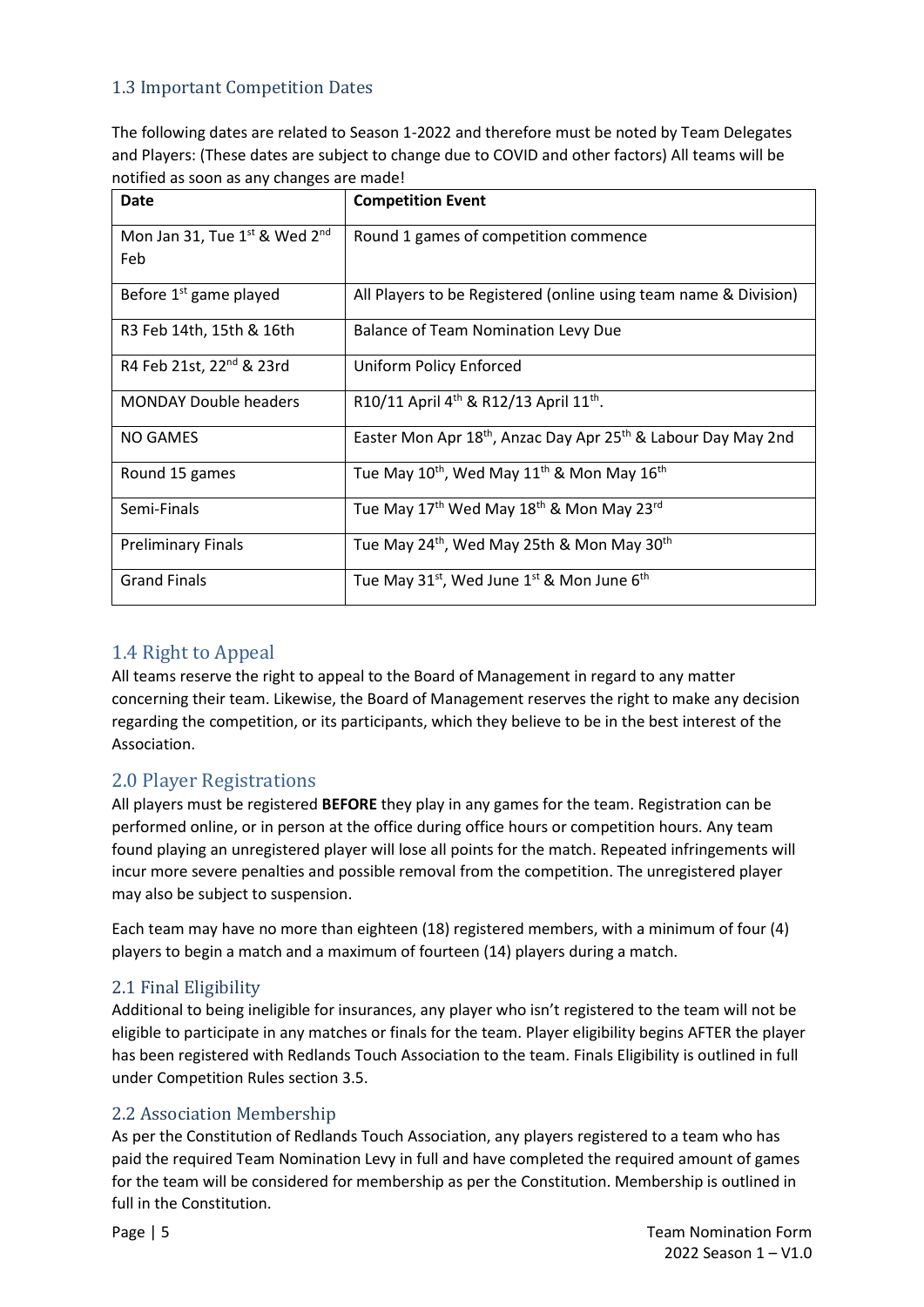### 2.3 Insurance Information

Insurance is provided by Sportscover (Policy Number POL-1076PL). This policy covers a percentage of all non-Medicare covered medical expenses with a maximum limit and applicable excess. It does not cover loss of income. All information regarding Sportscover is available o[n www.sportscover.com.au](http://www.sportscover.com.au/) or by phone on 1300 736 390.

The Board of Management does encourage all members to have their own Private Health Cover or Accident insurance.

#### 2.4 Uniforms

All players must be in individually numbered (no more than two [2] digits), identical shirts with matching shorts by the week uniform policy is enforced. All shirts must not be white or light grey as to contrast against the referee uniform. Shorts must be either black (or very close to black), or an identical colour between all members of the team. An individual number must be on the back of the shirt at least 16cm tall and contrasting against the shirt colour.

Any player wearing incorrect uniform, or wearing the same number as another team member, will not be permitted to take the field.

## 3.0 Duty Referee Levy

A Duty Referee Levy of \$150 is included in the Team Nomination Levy and is recoverable to the team delegate under the duty referee scheme. The amount will be returned to the Team Delegate following the final round of games. The Duty Referee Scheme & levy refund is explained in the Competition Rules section 4.

## 4.0 Venue & Facilities

Redlands Touch Association operates in partnership with Redlands City Council, and wish to advise all members of the following information.

#### 4.1 Council Regulations & Parking

There is a strict 10/KPH speed limit within the showgrounds that must be adhered to. Please observe all parking signs both within the showgrounds and on the roads adjacent to the fields. Please be aware of yellow lines that prohibit parking parallel to the clubhouse.

Any cars parked in the emergency entrance found between field 1 & the clubhouse will be required to move immediately or be towed.

#### 4.2 Alcohol Consumption

Redlands Touch Association is licensed to serve alcohol within the designated area. This is defined by the bollards surrounding the clubhouse. All alcohol service is performed in accordance with the Queensland Liquor Act. Any player or official found to have consumed excessive alcohol prior to playing or officiating a match will be removed from the match due to the risk of harm to both self and other participants.

#### 4.3 Footwear

Appropriate footwear must be worn at all times. This includes in the clubhouse and enclosed shoes when playing. Further footwear requirements are outlined in Competition Rules section 2.3.

#### 4.4 Weather

The operations manager and groundskeeper constantly monitor weather conditions to ensure the grounds are suitable for play. If the grounds or weather conditions are deemed unsafe before the fixtures begin, contact will be made to each Team Delegate through a text message to the nominated number. There will also be updates on our website and Facebook page. Where any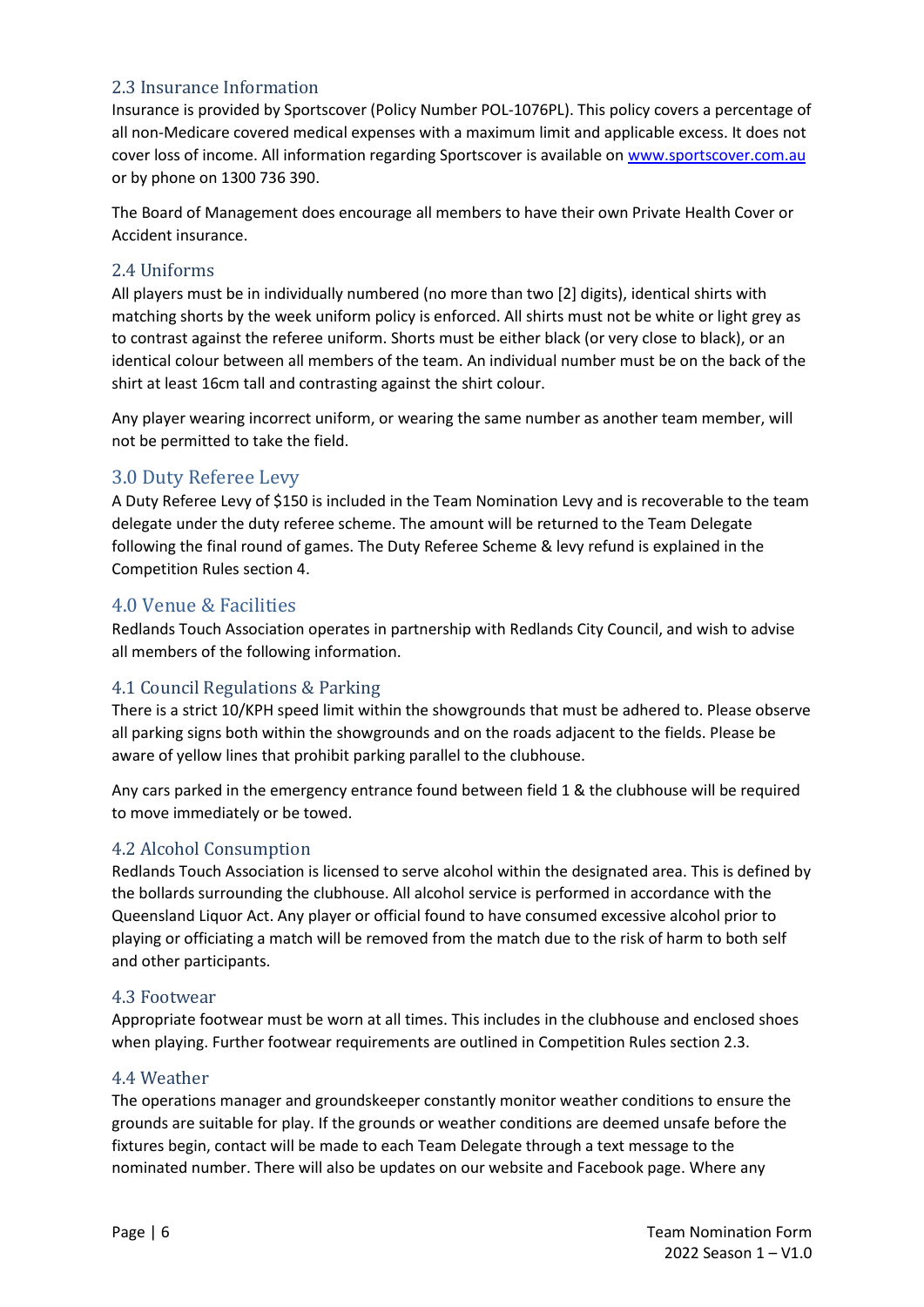games are postponed, double header matches will occur the week following if practical. These are outlined in the competition rules section 1.2.

Where the weather develops during the course of the nightly fixtures and becomes unsafe or playing conditions unsuitable, the Night Coordinator will make a decision to either delay or postpone the round of games. The Night Coordinator may delay games up to 30 minutes if it is clear that conditions will be safe to resume in such time. If games are postponed, the Team Delegate will be contacted immediately to inform them of the postponement, along with an update to the Website & Facebook.

### 4.5 Loss of Fields

If during the season the amount of playing fields is reduced due to conditions or council requirements, the addition of an 8:45pm timeslot may be required.

### 4.5 Photographs

All participants are advised that RTA may take photos at any time and use for promotional purposes from time to time. The winning team in each Grand Final, along with the officials will have a photo taken, which will be placed on the wall for the following season.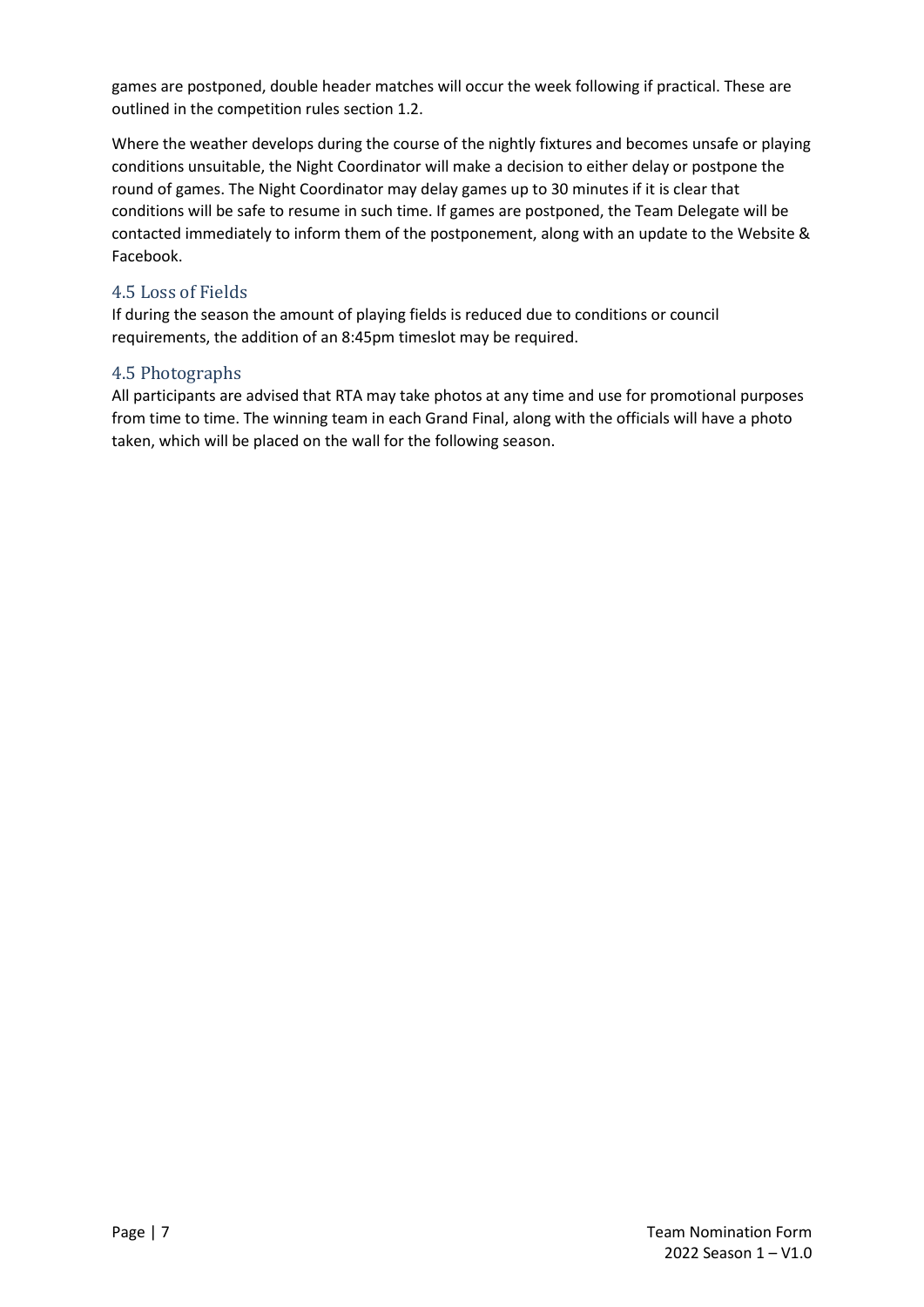## Redlands Touch Association Seniors Competition Rules

### Season 1 – 2022

Phone 3286 5841 | Mobile 0413 003 350 Email [admin@redlandstouch.com.au](mailto:admin@redlandstouch.com.au) 

#### Website [www.redlandstouch.c](http://www.redlandstouch.net/)om.au

#### Postal Address: PO BOX 1165, Cleveland QLD 4163

The following document contains information regarding the competitions being offered, as approved by the Board of Management. The following rules will be applied indiscriminately by Staff & Officials during the course of the season.

## 1.0 Competition Format

The competition will consist of regular fixtures and a finals series.

### 1.1 Points

Points are awarded as: Win 3 points; Draw 2 points; Loss 1 Point; Forfeit win 3 Points; Forfeit Loss 1 point; Bye 3 Points.

#### 1.2 Fixtures

Each match will be made of 2 x 20 minute halves with a 2-minute half time break. The matches will be officiated by qualified referees as appointed by Redlands Touch Association and will be officiated in accordance with the TFA Rules (8<sup>th</sup> Edition).

In the event that a match is not played due to conditions or an event, where practical the following week will be a double-header match. A double-header consists of two (2) rounds of fixtures following each other directly where possible. Each match will be 25 minutes straight with no halftime break. The timeslots for these matches will be 6:15, 6:45, 7:15, 7:45, 8:15 & 8:45pm.

## 1.3 Player Eligibility

All players must be registered in order to participate in matches. All players must be turning 13 years of age during the calendar year in order to be eligible to play. In the Over 35's competition, players must be turning 35 during the calendar year in which the season is being played.

(I.E S1 & S2 2022 Born 2009 or before 13 years old – Born 1987 or before Over 35s)

#### 1.4 Mixed Competition

In mixed competitions, a minimum of 1 male and 1 female must take the field, with a maximum of 3 male players on the field at any one time. If for any reason a player is dismissed for a period of time or a send-off occurs, this player makes up the compliment of players on the field. For example, if a male player is dismissed for a period of time, then only two male players are permitted to be on the field during this period. Please note in this instance a female player cannot be replaced by another male player, as this will exceed maximum number of male players on the field at any one time. If a player is sent off for the remainder of the game when teams are down to 3 players, this would be the end of the match.

#### 1.5 Men's Competition

Women are permitted to play in the men's competition, provided they meet the player eligibility rules. At least one male player must be playing in the match in order to fulfil the requirements of a men's competition.

## 1.6 Competition Division

In each competition, the fixtures will be split between different divisions. These divisions will be determined based on the skill level of the teams as judged by the grading committee. The grading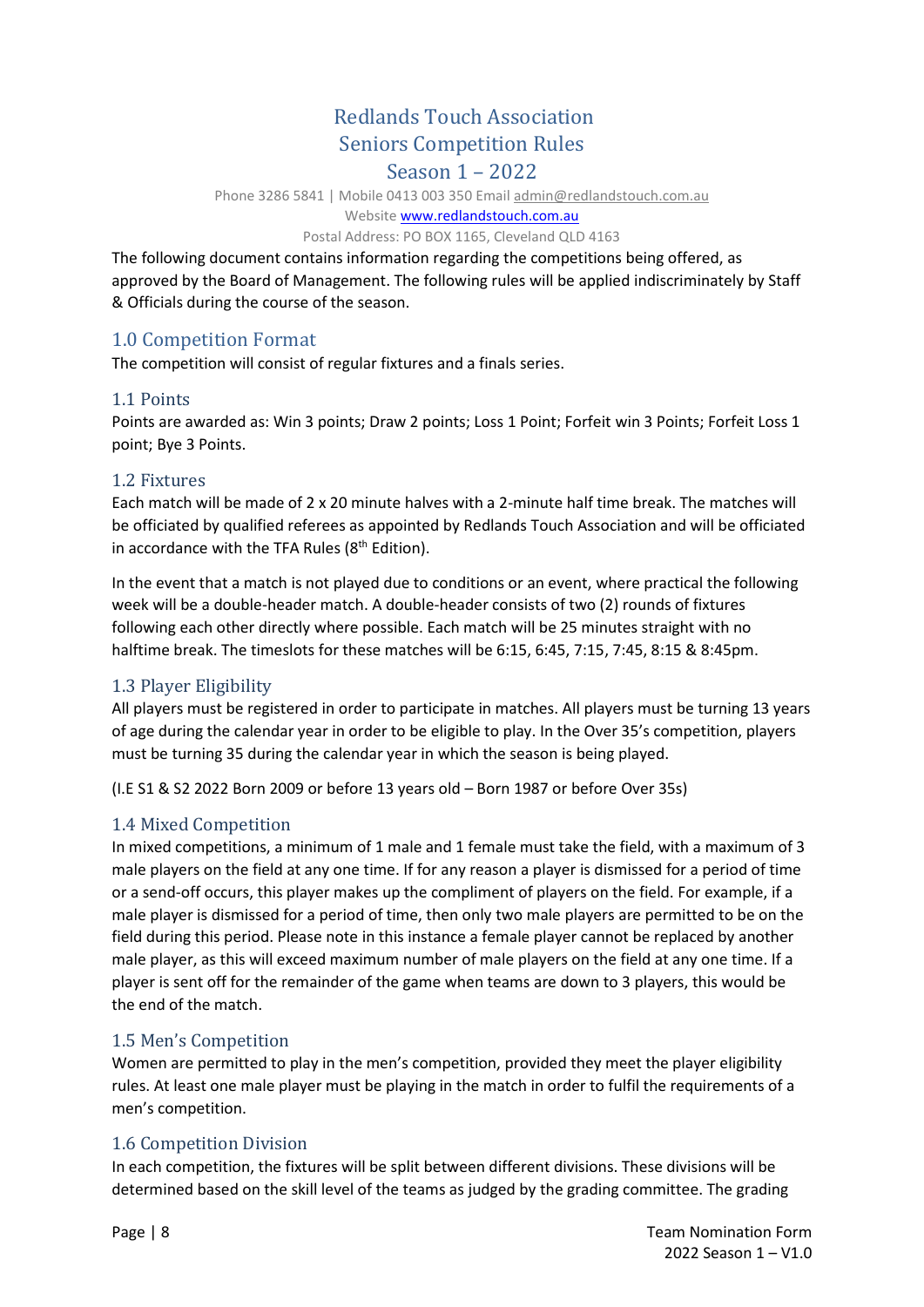committee will attempt to grade each team into divisions in which the team is competitive, and reserves the right to re-grade teams at any point during the season if it is clear they are uncompetitive in the current division.

If the grading committee chooses to regrade a team, the team will carry the points and for/against to the new division. The grading committee will attempt to keep divisions to 8 teams and acknowledge all requests made by teams.

### 1.7 Forfeits

Any team who needs to forfeit due to a lack of players or another reason must do so with reasonable time to the administration. Any team who fails to inform of their forfeiture at least two (2) hours before the match may be required to pay a \$50.00 penalty at the discretion of administration, payable before the team's next match.

A match requires a minimum of 4 players to begin, and in mixed competitions both genders must be present. The match official will wait for up to five (5) minutes after the start of the match for the required number of players to show up. If there is insufficient players available to commence the match within 5 minutes, the match will be forfeited and the score will be recorded as five (5) – nil (0) against the forfeiting team. Referees will only be permitted to referee a scratch match provided the teams are registered and there is at least two (2) referees on each of the other matches being played.

Any team that forfeits three (3) times in a season will be required to show cause to the Board of Management as to why they should not be removed from the competition.

#### 1.8 Incomplete Matches.

In the case where a match doesn't last to the scheduled completion, the following applies:

Where the match hasn't reached half-time, the match will be replayed with the score beginning at 0 – 0. The match will be scheduled as a double-header fixture possibly the following week.

Where the match has reached half time, the score at the time of the match abandonment will stand as the final score.

In the case of a double-header match, provided the match has passed at least 10 minutes, the score at the time of abandonment will stand. If the match has not reached this time, administration will make a decision to either declare a draw and award 2 points to each team, or attempt to reschedule the matches for another time.

In all cases, if the match is abandoned due to reasons other than playing conditions, the Board of Management will make a decision on the outcome based on the situation.

#### 1.9 Player Disciplinary Actions

Any player who is removed from a match by an official is required to provide his/her name to the official when requested. Should the player refuse to give the required information, or provides false details, the matter becomes the team delegates responsibility. If the team delegate also chooses to not co-operate, he/she also faces suspension and the team may be removed from the competition.

A player or official who has been suspended may not participate in any role within Redlands Touch Association or with any other Touch Football Australia affiliated association. Redlands Touch Association uses Touch Football Australia's disciplinary guidelines along with the 8<sup>th</sup> Edition rule book.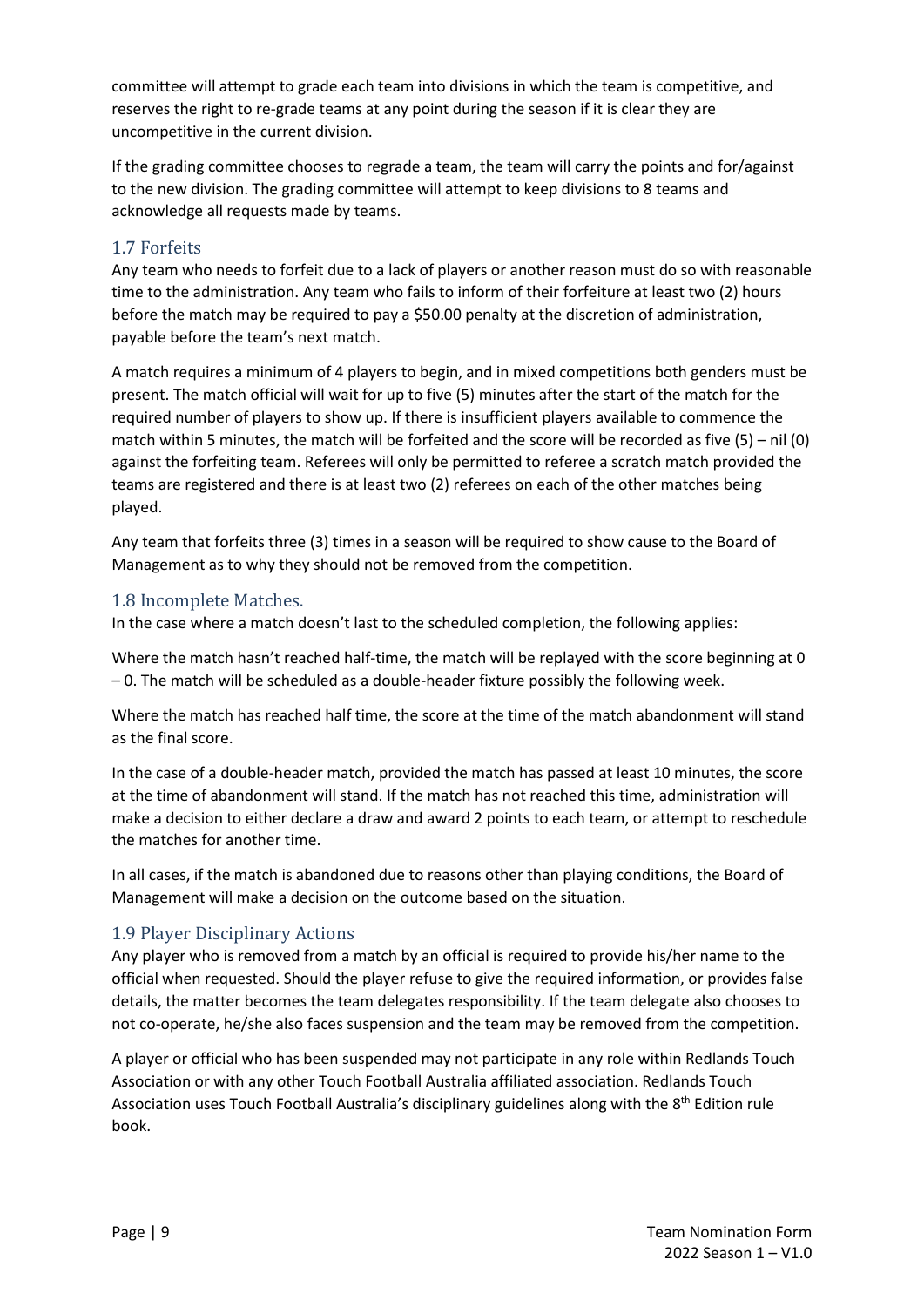## 2.0 Competition Administration

## 2.1 Sign-On (Subject to COVID Safe regulations–The Team Delegate may tick off players)

All players are required to sign-on using the player sign-on sheets provided using their signature (no nicknames, initials or other marks will be accepted). During wet weather, the sign-on sheets will be kept in the clubhouse. Only players who are registered will be printed on the sign-on sheet. Players whose name is not printed on the Sign-On Sheet are not registered and are not eligible to participate in any match until they complete the online registration! (See the Competition/Night Manager in the clubhouse to register online).

A player may sign-on even if he/she is not playing provided they are in attendance during the match and at half time for the head count. Players must not sign-on as another person, and signatures are checked week to week by administration to ensure the correct player is signing on. Any team signing on a player who is absent will have their game forfeited and the delegate may be suspended for 2 weeks.

If a team forfeits, no signatures from the forfeiting team will be counted as a match played.

## 2.2 Competition Exclusivity for Players

A player may only play and be registered for 1 team in each competition (being Mixed, Over 35's, Mens or Women's). Team transfers may only be made by written request to the Board of Management. Players may not play in a different division in the same competition, even if that team is in the same club or is short of players. Any player found playing for more than one team in the same competition will be given a two (2) match suspension & the team may be forfeited for the match.

### 2.3 Playing Attire

Players not wearing the correct playing attire will not be permitted to take the field. Correct uniform includes the following:

- A Playing Shirt that is identical (or very close) to all other members of the team
- Black or Predominantly Black shorts, or shorts that match those of the other team members
- A number on the back of the playing shirt that contrasts the colour of the shirt, and is at least 16cm tall and has no more than two (2) digits.
- Enclosed shoes that have moulded plastic studs no more than 13mm in length. No screw in, metal or long studs will be accepted.

Jewellery is to be removed or covered before a player takes the field. Any player wearing jewellery, or with jewellery exposed will be removed from the match until the jewellery is removed or covered.

Fingernails must be short, or covered before a player takes the field. The referee will perform a fingernail check before the match begins, and any player who has unacceptably long fingernails will not be allowed to take the field until the fingernails are either shortened, or covered appropriately.

#### 2.4 Sub Box

Only players, coaches and team officials should be in the Sub-Box area and must remain in the Sub-Box area whilst matches are in progress.

## 2.5 Blood Bin

Any player found to be bleeding must immediately leave the field of play to attend to the wound. The wound must be totally cleaned and covered before the player may return to the field. If any articles of clothing have been tainted by the blood it must be thoroughly rinsed or replaced before the player may return to the field.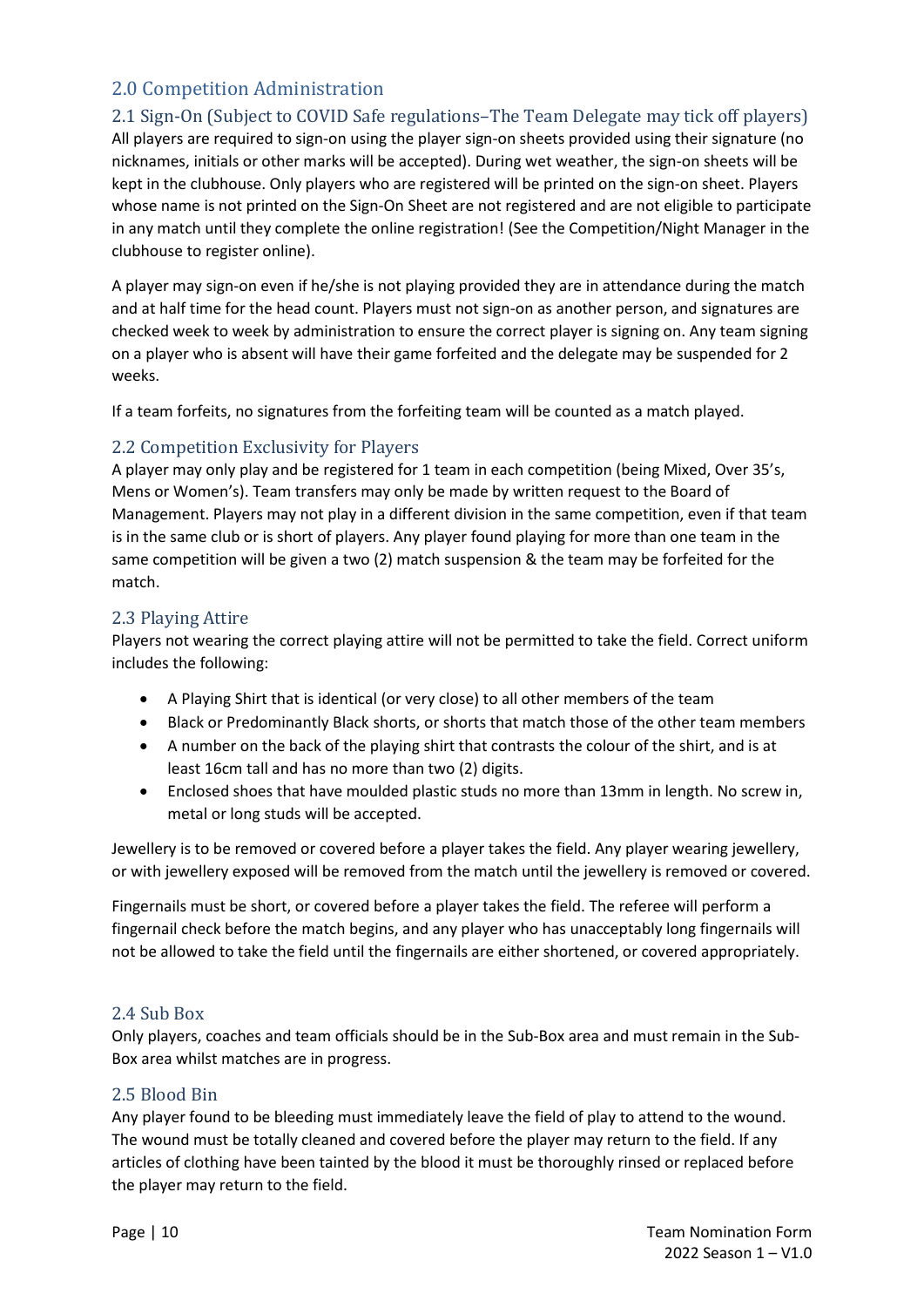#### 2.6 Injuries

Any injury sustained during a match must be recorded on the scorecard by the match official. If the injury is not recorded, insurance will not be able to cover the injury. An injury can also be noted at the office with administration.

Ice and a first aid kit is available in the clubhouse. Staff and referees will not perform any first aid as they are not trained medical staff.

If the injury is serious, administration will call for an ambulance and ensure appropriate management of the situation to ensure safety for the other members participating at the time. Any person who calls an ambulance without administration approval will be required to pay any call out fee and will be asked to present to the Board of Management a reason why membership shouldn't be suspended on account of endangering other members.

### 3.0Finals Series

A finals series will follow the regular rounds.

#### 3.1 Finals Qualification

Following the completion of the regular fixture, the top standing sides will progress to the finals series. The number of teams progressing to the finals series will not include more than the top four (4) teams, however in split competitions three (3) teams may progress to the finals in a division. The decision to split a competition will be made by the administration using the evidence presented through scores and the competition ladder. Divisions will be split at this discretion.

#### 3.2 Finals Format

Finals will be played over 3 weeks, with the grand final as scheduled in the conditions of entry. The format for finals are outlined as follows:

#### *3.2.1 Four Team Final Series*

A final series consisting of four (4) teams will begin with Semi-Finals in week 1 of the finals series. The team placing first will play the team placing second, with the winner advancing directly to the Grand Final. That same week, the team placing third will play the team placing fourth. The winning team will play against the loser of the 1 v 2 match, whilst the loser will be eliminated from the finals series. This match will take place during week 2 of the finals series. The winner of the match in week 2 will advance to the Grand Final.

#### *3.2.2 Three Team Final Series*

A final series consisting of three (3) teams will begin with a Semi-Final in week 1 of the finals series. The team placing first will play the team placing second, with the winner advancing directly to the Grand Final. The loser of this match will then play the team placed third the following week (week 2 of the finals series). The winner of the week 2 match will advance to the Grand Final.

#### *3.2.3 Two Team Final Series*

In the rare occasion of a two (2) team final series, both teams will automatically advance to the Grand Final. However, a match will be organized in week 1 of the finals series between the two teams as a hit out before the grand final.

#### 3.3 Washed out Finals

If a week of the finals series is washed out, the games will be moved to a spare week before the Grand Final. If this is not possible, or no spare weeks are available, the following will apply.

#### *3.3.1 Week 1 of Finals Washed Out*

If week 1 of Finals are washed out, week 2 will become elimination semi-finals. In a four team finals series, the following matches will be played: 1 v 4; 2 v 3; the winners of each match will advance to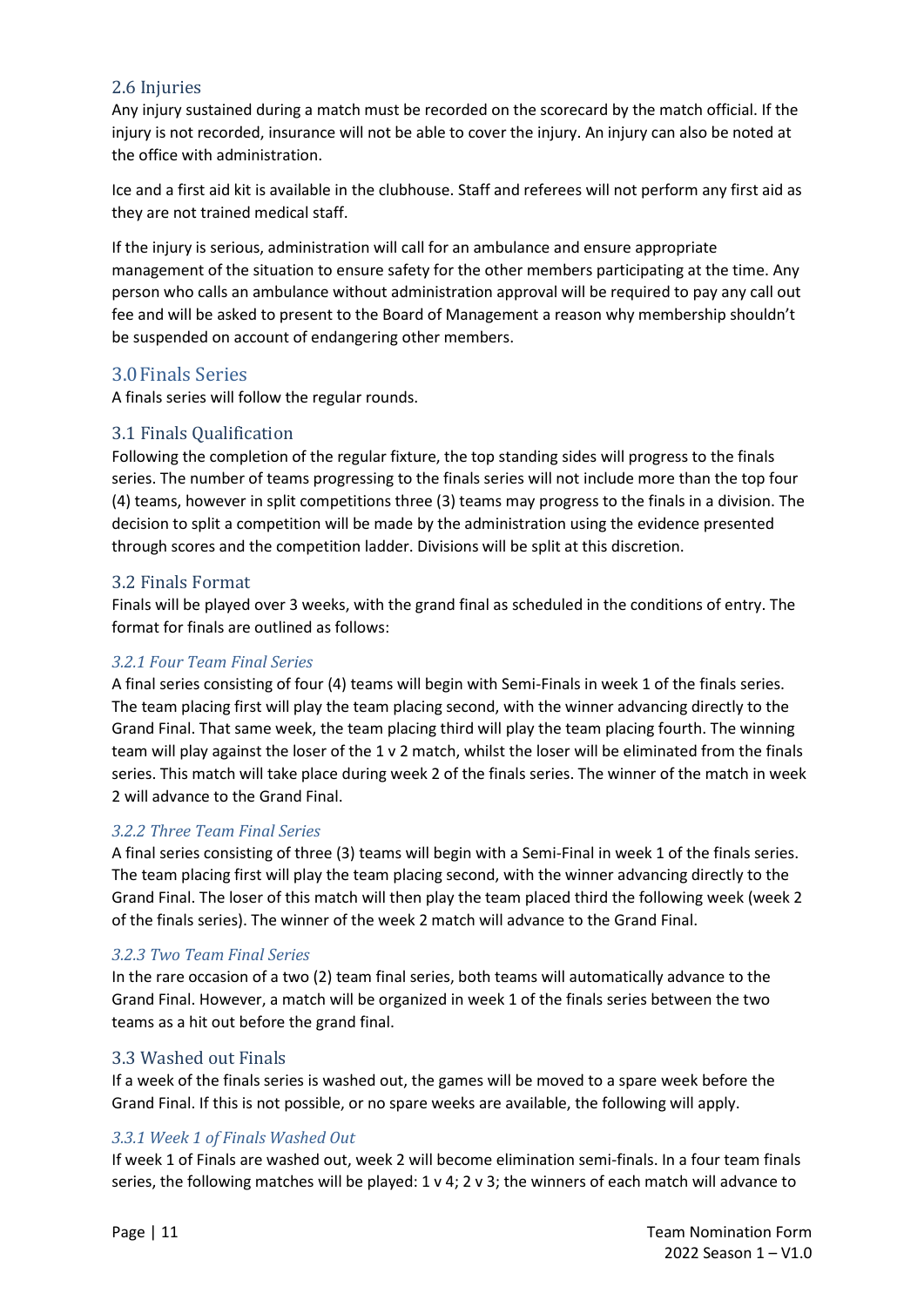the Grand Final. In a three-team final, team 1 will advance directly to the Grand Final whilst team 2 will play team 3, with the winner advancing to face team 1 in the Grand Final.

#### *3.3.2 Week 2 of Finals Washed Out*

If week 1 of finals are played, however week 2 is washed out, the highest-ranking teams on the competition ladder at the end of the normal fixtures will advance to the Grand Final.

#### *3.3.3 Both Weeks of Finals Washed Out*

If both weeks of finals are washed out, the teams finishing 1 and 2 in the competitions will advance directly to the Grand Final.

#### *3.3.4 Grand Finals Washed Out*

Where the Grand Finals are washed out, administration will attempt to reschedule games to the respective nights during the week at the earliest possible time. If this is not possible due to continual poor weather or time restraints, the highest-ranking teams remaining in the finals series, or if no finals have been played the teams finishing first and second, will be awarded champions and runners up.

#### 3.4 Forfeiting

Any team that forfeits during the finals series will be removed from the finals series. If the forfeit occurs before the first week of finals, the next team ranked in the ladder will be promoted to the finals series. If the finals series has already commenced, the next ranked team will be promoted for the followings week's matches.

### 3.5 Player Eligibility

In order to qualify for finals, a player must sign-on to the player sign-on sheet five (5) or more times during the normal fixtures. All players must sign-on before every match in which they participate. Players who have not completed sign-on for five (5) games will not be permitted to participate in the finals series (Subject to byes & forfeits as below). Any team who plays an unregistered player, or a player who has not qualified, will be removed from the finals series immediately. No exemptions will be given to any player regarding this.

If the team has a bye, or has been forfeited against, each player will be given an additional game to their season count provided they were registered and have participated in a match before the bye or forfeited match. A maximum of 2 byes or forfeits may be used to qualify for finals.

#### 3.6 Drop Offs

If a finals match is level at full time, the match will be decided by a drop-off. The rules for a drop off can be found in the 8<sup>th</sup> edition TFA rule book or explained by an official of Redlands Touch Association. Match officials will instruct teams of what to do in the case of a drop off.

#### 3.7 Incomplete Match

If a final is abandoned before the scheduled completion of the match, administration will attempt to resume the match the same night beginning at the time at which the match was abandoned with the scores also unchanged. If this is not possible, the Board of Management will make a decision to either reschedule the match, declare the match complete or otherwise dependant on the situation.

## 4.0 Duty Referee Scheme

## 4.1 Duty Referee Eligibility

In order to be eligible to perform duty referee games on behalf of the team, the duty referee must:

- Be a registered member of the team
- Play a minimum of Five (5) games during the course of the season
- Have completed the Level 1 TFA accredited referee course (*A course will be provided during the season. Expressions of interest can be given at the office*)